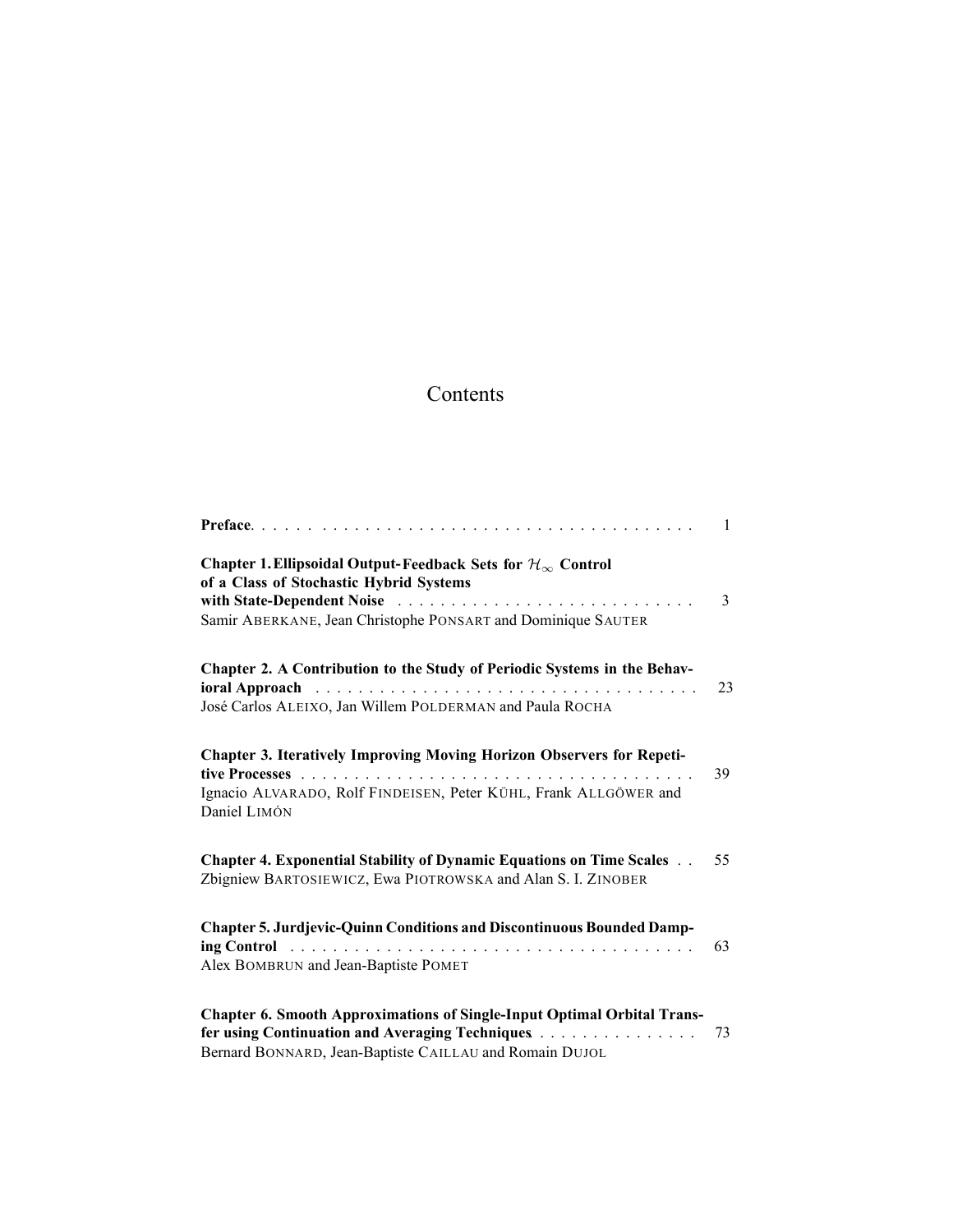## viii CTS-HYCON Workshop

| Chapter 7. Achieving Stability in Non-holonomic Systems by Means of Switched<br>97                                                                                                              |
|-------------------------------------------------------------------------------------------------------------------------------------------------------------------------------------------------|
| Daniele CASAGRANDE, Alessandro ASTOLFI and Thomas PARISINI                                                                                                                                      |
| Chapter 8. Stability of Equilibria for Hybrid Models of Genetic Regula-<br>tory Networks Alberta Alberta Alberta Alberta Alberta Alberta Alberta Alberta Alberta Alberta Alberta Alberta<br>117 |
| Richard CASEY, Hidde DE JONG and Jean-Luc GOUZÉ                                                                                                                                                 |
| Chapter 9. Tools for Semiglobal Practical Stability Analysis of Cascaded Sys-<br><b>Antoine CHAILLET</b>                                                                                        |
| Chapter 10. A Rigorous Numerical Algorithm for Controllability 157<br>Fritz COLONIUS and Tomasz KAPELA                                                                                          |
| Chapter 11. Dead-locks and Break of Symmetry in Robot Coordination 171<br>Isaac CORRO RAMOS and Benedetto PICCOLI                                                                               |
| Chapter 12. Iterative Nonlinear Model Predictive Control: A Review 187<br>José Ramos CUELI                                                                                                      |
| Chapter 13. Transient Stabilization and Voltage Regulation of a Synchro-<br>211                                                                                                                 |
| Gilney DAMM, Françoise LAMNABHI-LAGARRIGUE, Riccardo MARINO and<br>Cristiano MARIA VERRELLI                                                                                                     |
| Chapter 14. A Current-based Approach to Wave Reflection Suppression<br>in AC Drives Fed through Long Cables<br>227<br>Alessandro DE RINALDIS                                                    |
| Chapter 15. Stabilizability of Affine Switching Systems: A Kalman-like Ap-                                                                                                                      |
| Elena DE SANTIS, Maria D. DI BENEDETTO and Giordano POLA                                                                                                                                        |
| Chapter 16. Observability of Hybrid Automata by Abstraction 277<br>Alessandro D'INNOCENZO, Maria Domenica DI BENEDETTO and Stefano<br>DI GENNARO                                                |
| Chapter 17. New Convenient Formula for Impedance Change Calculation in<br>Non-destructive Testing Problems by Control of Eddy Currents 295<br>Ilona DZENITE and Maximilian ANTIMIROV            |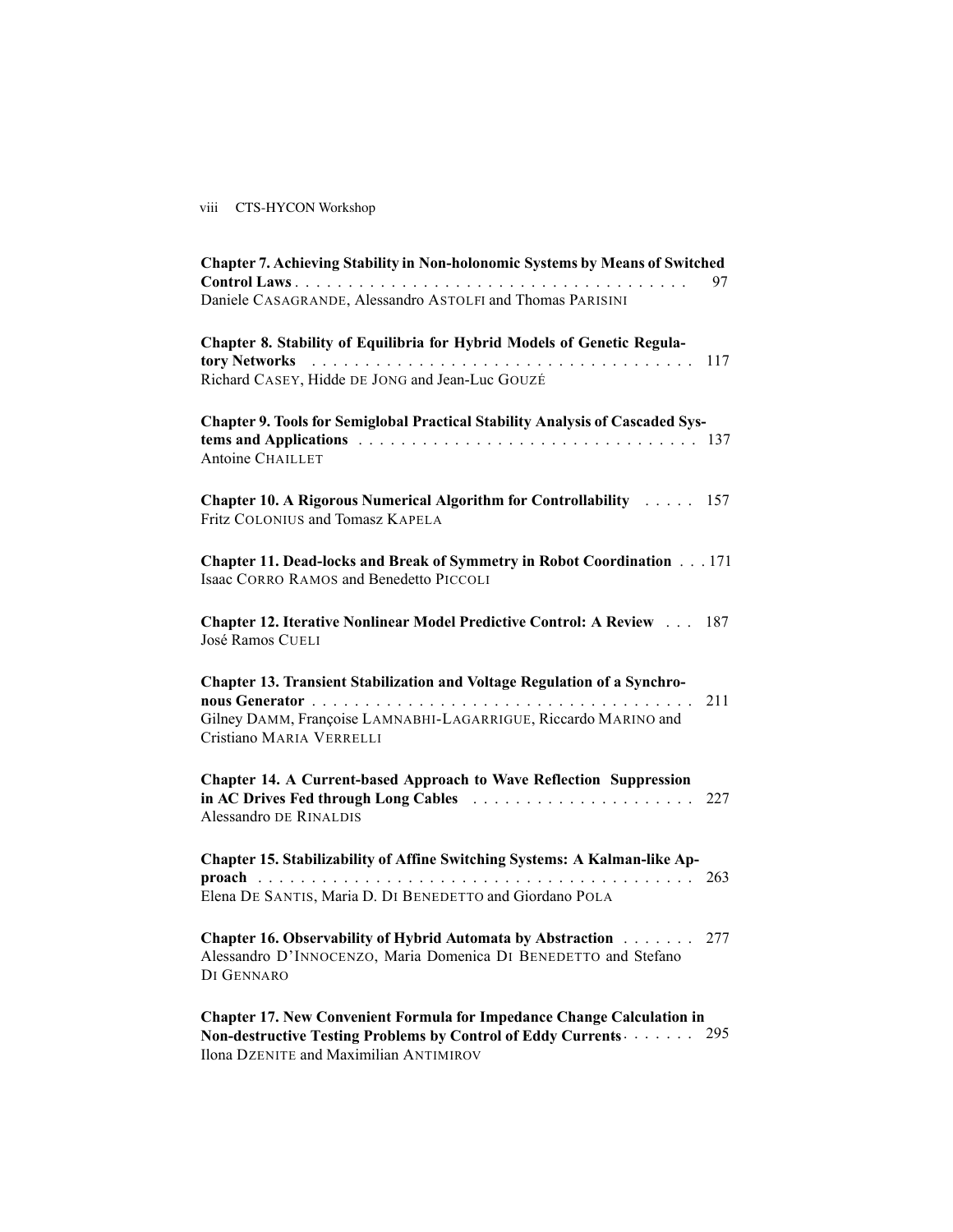| Contents | 1X |
|----------|----|
|          |    |

| <b>Chapter 18. Dynamic Optimization of Nonlinear Bioreactors Actual Library Chapter 18. Dynamic Optimization of Nonlinear Bioreactors</b><br>307<br>María-Sonia G. GARCÍA, Eva BALSA-CANTO, Antonio A. ALONSO and Julio<br>R. BANGA                                                                                                                            |
|----------------------------------------------------------------------------------------------------------------------------------------------------------------------------------------------------------------------------------------------------------------------------------------------------------------------------------------------------------------|
| Chapter 19. About Stability Analysis for Discrete Time Systems with Time<br>Laurentiu HETEL, Jamal DAAFOUZ and Claude IUNG                                                                                                                                                                                                                                     |
| Chapter 20. Real-time Implementation of Rotor Flux and Speed Control of<br><b>Induction Motors using Online Rotor Resistance and Load Torque Adaptation</b><br>341<br>Godpromesse KENNÉ, Tarek AHMED-ALI, Françoise LAMNABHI-LAGARRIGUE<br>and Amir ARZANDÉ                                                                                                    |
| Chapter 21. The On-line Diagnosis of Time Petri Nets Based on Partial Or-<br>363                                                                                                                                                                                                                                                                               |
| George JIROVEANU, Bart DE SCHUTTER and Rene K. BOEL                                                                                                                                                                                                                                                                                                            |
| Chapter 22. Optimization Methods for the Sphere Packing Problem on<br>393<br>Christian LAGEMAN and Uwe HELMKE                                                                                                                                                                                                                                                  |
| Chapter 23. Analytical Solution of the Problem on a Magnetohydrody-<br>namic Flow in the Initial Part of a Plane Channel in a Transverse Magnetic<br>409<br>Elena LIGERE and Maximilian ANTIMIROV                                                                                                                                                              |
| Chapter 24. A Formation Control Algorithm using Voronoi Regions.<br>419<br>Magnus LINDHÉ and Karl Henrik JOHANSSON                                                                                                                                                                                                                                             |
| Chapter 25. Output Delay Systems Tracking Using System Centre Ap-<br>proach and Sliding Mode Control enterstanding to the control of the Control enterstanding to the control of the control of the control of the control of the control of the control of the control of the control of the contr<br>435<br>Gang LIU, Alan S.I. ZINOBER and Yuri B. SHTESSEL |
| <b>Chapter 26. State-Linearization of Positive Nonlinear Systems;</b><br>Applications to Lotka-Volterra Controlled Dynamics 451<br>Wiktor MALESZA and Witold RESPONDEK                                                                                                                                                                                         |
| <b>Chapter 27. Energy Transfer via Point Interaction Controls</b><br>475<br>Andrea MANTILE                                                                                                                                                                                                                                                                     |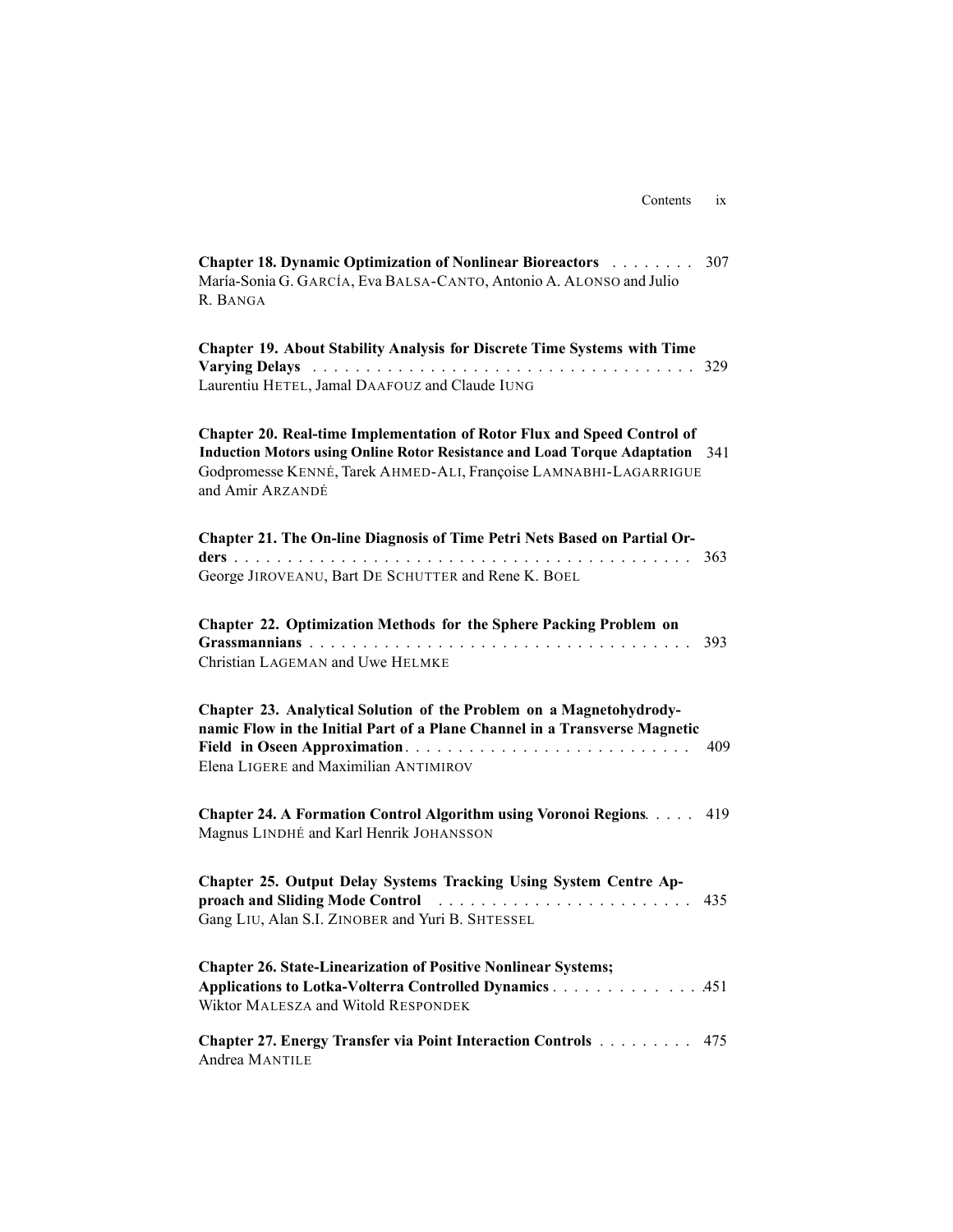## x CTS-HYCON Workshop

| <b>Chapter 28. Further Remarks on Stability Crossing Curves of Distributed</b>                                                                                                                                                                                                                                                           | 481 |
|------------------------------------------------------------------------------------------------------------------------------------------------------------------------------------------------------------------------------------------------------------------------------------------------------------------------------------------|-----|
| Constantin Irinel MORARESCU and Silviu-Iulian NICULESCU                                                                                                                                                                                                                                                                                  |     |
| Chapter 29. A New Adaptive Controller for Systems with Multilinear Para-<br>meterization<br>Mariana NETTO, Anuradha ANNASWAMY, Saïd MAMMAR and Nicoleta MI-<br><b>NOIU</b>                                                                                                                                                               | 505 |
| Chapter 30. Hybrid Model Predictive Control Applied on Sewer Networks:                                                                                                                                                                                                                                                                   | 523 |
| Carlos OCAMPO-MARTÍNEZ, Ari INGIMUNDARSON, Vicenç PUIG and Joseba<br><b>QUEVEDO</b>                                                                                                                                                                                                                                                      |     |
| <b>Chapter 31. Realization Theory of Nonlinear Hybrid Systems</b> 541<br>Mihály PETRECZKY and Jean-Baptiste POMET                                                                                                                                                                                                                        |     |
| Chapter 32. Adaptive Sliding Mode Observer Based Uncertain Chaotic<br>Masking Communication et al., and a series of the contract of the contract of the contract of the contract of the contract of the contract of the contract of the contract of the contract of the contract of the contract of<br>Reza RAOUFI and Alan S.I. ZINOBER | 571 |
| Chapter 33. Navier-Stokes Equation on a Plane Bounded Domain: Conti-<br>nuity Properties for Controllability<br>Sérgio S. RODRIGUES                                                                                                                                                                                                      | 585 |
| Chapter 34. Hybrid Predictive Control of a Simulated Chemical Plant 617<br>Miguel RODRÍGUEZ, Daniel SARABIA, and Cesar DE PRADA                                                                                                                                                                                                          |     |
| <b>Chapter 35. Robust Identification in Nonlinear Dynamic Process Models</b> .<br>María RODRÍGUEZ-FERNÁNDEZ, Antonio A. ALONSO and Julio R. BANGA                                                                                                                                                                                        | 635 |
| Chapter 36. Generic Families and Generic Bifurcations of Control-Affine                                                                                                                                                                                                                                                                  | 645 |
| Marek Wojciech RUPNIEWSKI and Witold RESPONDEK                                                                                                                                                                                                                                                                                           |     |
| Chapter 37. Sliding Control and Optimization in a Full Bridge Boost Con-<br>verter<br>.                                                                                                                                                                                                                                                  | 673 |
| Luis M. SANZ, Alan S.I. ZINOBER, Domingo BIEL, Enric FOSSAS and Josep<br>M. OLM                                                                                                                                                                                                                                                          |     |